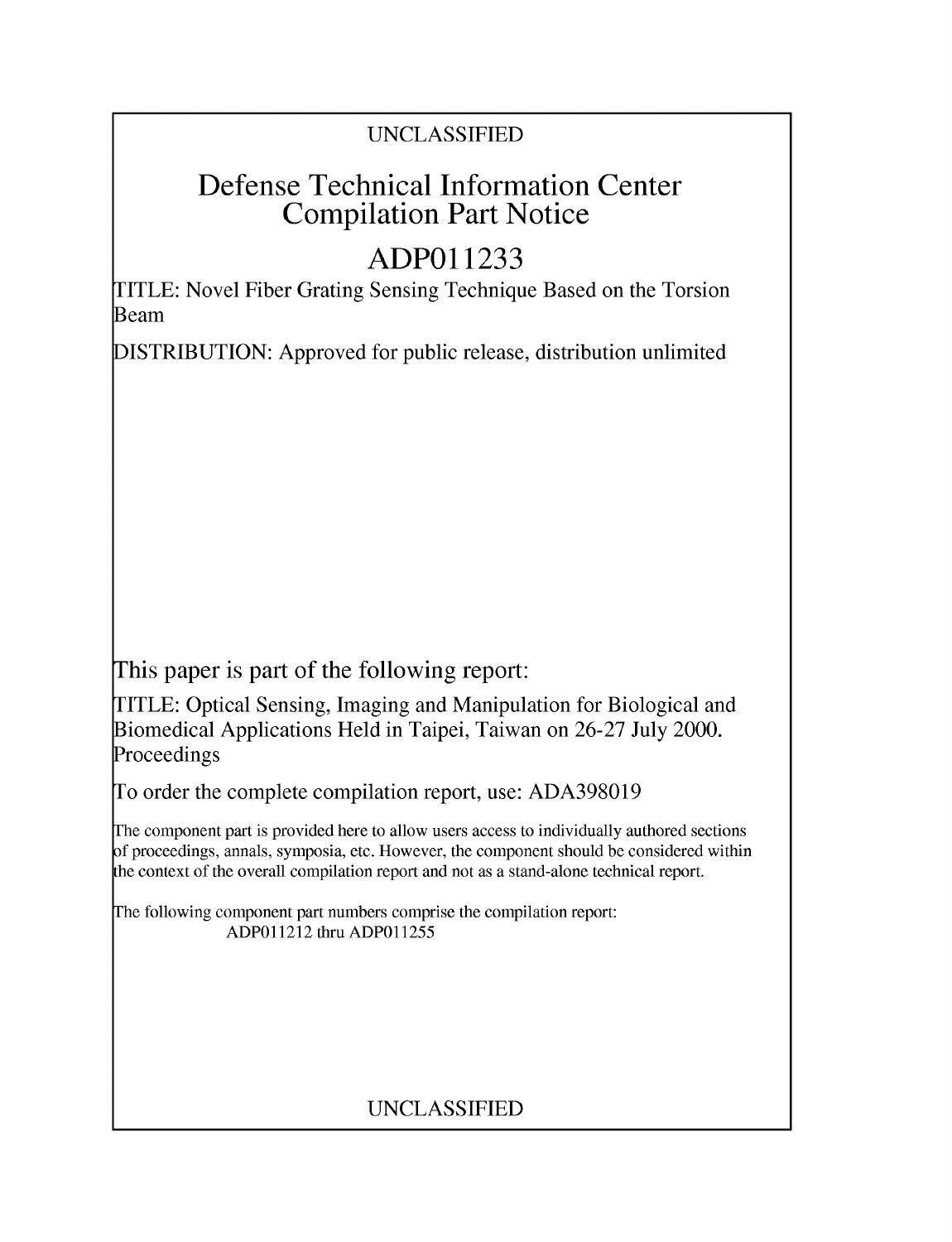# Novel Fiber Grating Sensing Technique Based on the Torsion Beam\*

Weigang Zhang, Dejun Feng, Lei Ding, Yimg Zhang, Xinyong Dong, Chunhu Zhao, Xiaoyi Dong

Institute of Modern Optics, Nankai University, Tianjin, 300071, China.

## ABSTRACT

**A** novel fiber grating sensing technology based on the torsion beam is reported for the first time. The Bragg wavelength change is linear with the torsional angle and the torque. The fiber Bragg grating (FBG) is firmly mounted on the surface of the torsion beam with a determinate angle along the direction of the axes of the torsion beam. The range of the torsional angle is between -45° and  $+45^\circ$ . The sensing sensitivity of the torsional angle is up to 11.534 degree/nm and that of the torque is up to 0.1595 Nm/nm, respectively. The formulas have been derived theoretically and the experimental results basically accord with the theoretical ones. This technology has many advantages, such as two directional tuning, the high sensitivity, the good repetitiveness and no chirping for the torsional angle within the range from  $-45^{\circ}$  to  $+45^{\circ}$ , etc. It has potential applications in the area of the fiber sensing, the fiber communication and laser technology.

Key words: Fiber Bragg grating, seansing technique, torsional beam, linear tuning.

### 1. **INTRODUCTION**

The fiber Bragg grating (FBG), which has many important advantages such as volume minuteness, compatibility with fiber system, collection frequency for wavelength and so forth, is attracting considerable subject for applications as fiber grating sensing technique in recent years<sup>1</sup>. A number of sensors, which are based on the detection of the wavelength shift  $\Delta\lambda$  and the fiber Bragg grating are used as sensing elements, including both temperature and strain (or stress), have been reported<sup>1,2</sup>. The wavelength-encoded nature of the output of FBG element has many distinct advantages over direct intensity-based sensing schemes. Most importantly, as the sensed information is encoded directly into wavelength which is an absolute parameter, the output does not depend on the total light levels, losses in the connecting fibers and couplers, or source power.

In this paper, we reported a novel fiber grating sensing technology based on the torsion beam for the first time to our knowledge. The FBG is bonded to the surface of the torsion beam with a determinate angle along the direction of the axes of the torsion beam. The Bragg wavelength shift is linear to the torsional angle and the torque between  $-45$ ° and  $+45$ °. The sensing sensitivity of the torsional angle is up to 11.534 degree/nm and that of the torque is up to 0.1595 Nm/nm, respectively. This technology has many advantages such as two directional tuning, the high sensitivity, the good repetitiveness and no chirping for the torsional angle within the range from  $-45$  to  $+45$ 

## 2. PRINCIPLE

### 2.1. Analyses of Torsion Beam Strain

The analytic schematics of the torsion beam strain is shown in figure 1. A FBG is mounted on the surface of the torsion beam, *I* is the original grating length  $\overline{QN} = z_0, L_0$  and *d* are the length and the diameter of the torsion beam respectively,  $\varphi$  is the torsional angle. If the torsional strain of column beam is very small, we can consider this kind of twisting analysis to be a pure turn problem<sup>3</sup>. When the torque  $M<sub>t</sub>$  is applied on the torsion beam, the produced stress will act on the FBG which is on the surface of the torsion beam no matter the torque  $M$ , is along clockwise or not. Thus the torque M, results in the change of grating period and refractive index.

<sup>\*</sup>Correspondence: Email: weigang99@tjmail.com; Tel: 86-22-23509849; Fax: 86-22-23508770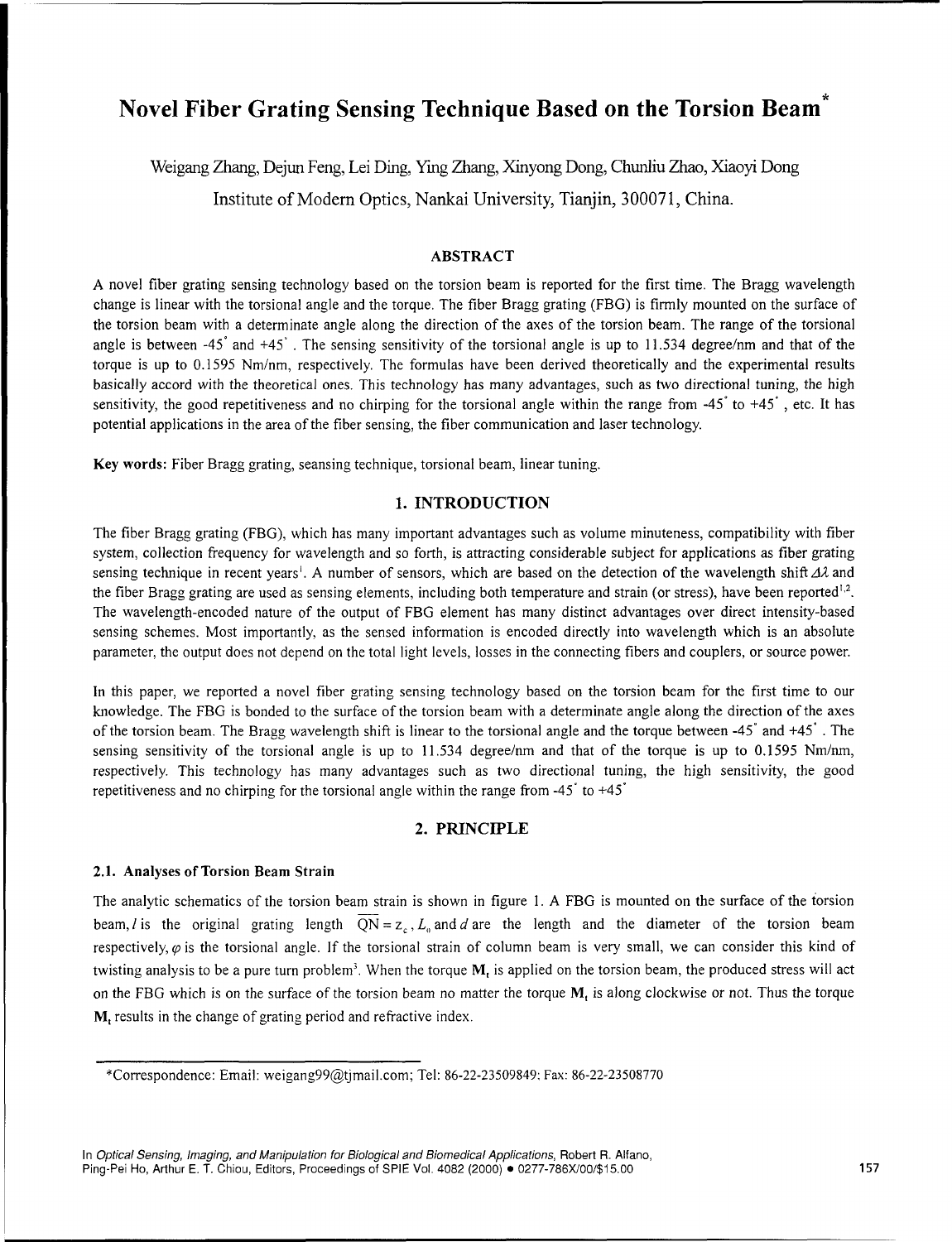In order to obtain both longer and shorter wavelengths, the FBG should be bonded to the surface of the torsion beam with a determinate angle  $\theta$  along the direction of the axes of the torsion beam. In principle, when the torque M, is along contraclockwise, grating is stretched, the grating pitch becomes longer and the Bragg reflection wavelength becomes longer. In contrast, when the torque M, is along clockwise, the grating is compressed, the pitch becomes shorter and the Bragg reflection wavelength becomes shorter. Therefore, if the torque  $M$ , is applied on the torsion beam, it will be possible to infer the angle displacement or the torque by detecting the Bragg wavelength shift *AA* of the sensor return.



Fig.I The analytic schematics of the torsion beam strain

From Fig. 1, the torsional strain of column beam  $\gamma$  can be expressed as

$$
\gamma = \frac{d\varphi}{2L_0},\tag{1}
$$

the magnitude of the torque  $M_t$  is expressed by

$$
M_{\prime} = GI_{p} \frac{\varphi}{L_{0}},\tag{2}
$$

where G is the modulus of the transverse elasticity of the torsion beam, and  $I_p$  is the inertia moment of cross section of the torsion beam. In our experiment, the *E* of FBG due to the torque is approximately expressed by

$$
\varepsilon = \frac{\Delta l}{l} \approx \frac{1}{2} \gamma \sin 2\theta \,,\tag{3}
$$

where  $\Delta l$  is the change about *l*,  $\theta$  is the angle between FBG axes and the torsion beam axes.

#### 2.2. Principle of Torsion Beam Strain Sensing

When the temperature is stable, the Bragg wavelength shift  $\Delta\lambda$  can be expressed as<sup>4</sup>

$$
\frac{\Delta\lambda}{\lambda_0} = \eta_{\varepsilon}\varepsilon\,,\tag{4}
$$

where  $\lambda_0$  is the original Bragg wavelength (the center wavelength),  $\eta_c$  is a constant in reference to the fiber photoelastic coefficient, fiber Poisson ratio and the effective refractive index of the fiber core.  $\epsilon$  is the strain of FBG, it can be directly or indirectly produced by applying lateral stress or longitudinal stress in the applications. From formula above, the relationship between the angle displacemen  $\varphi$ , the torque M, and the FBG wavelength shift  $\Delta\lambda$  can be expressed as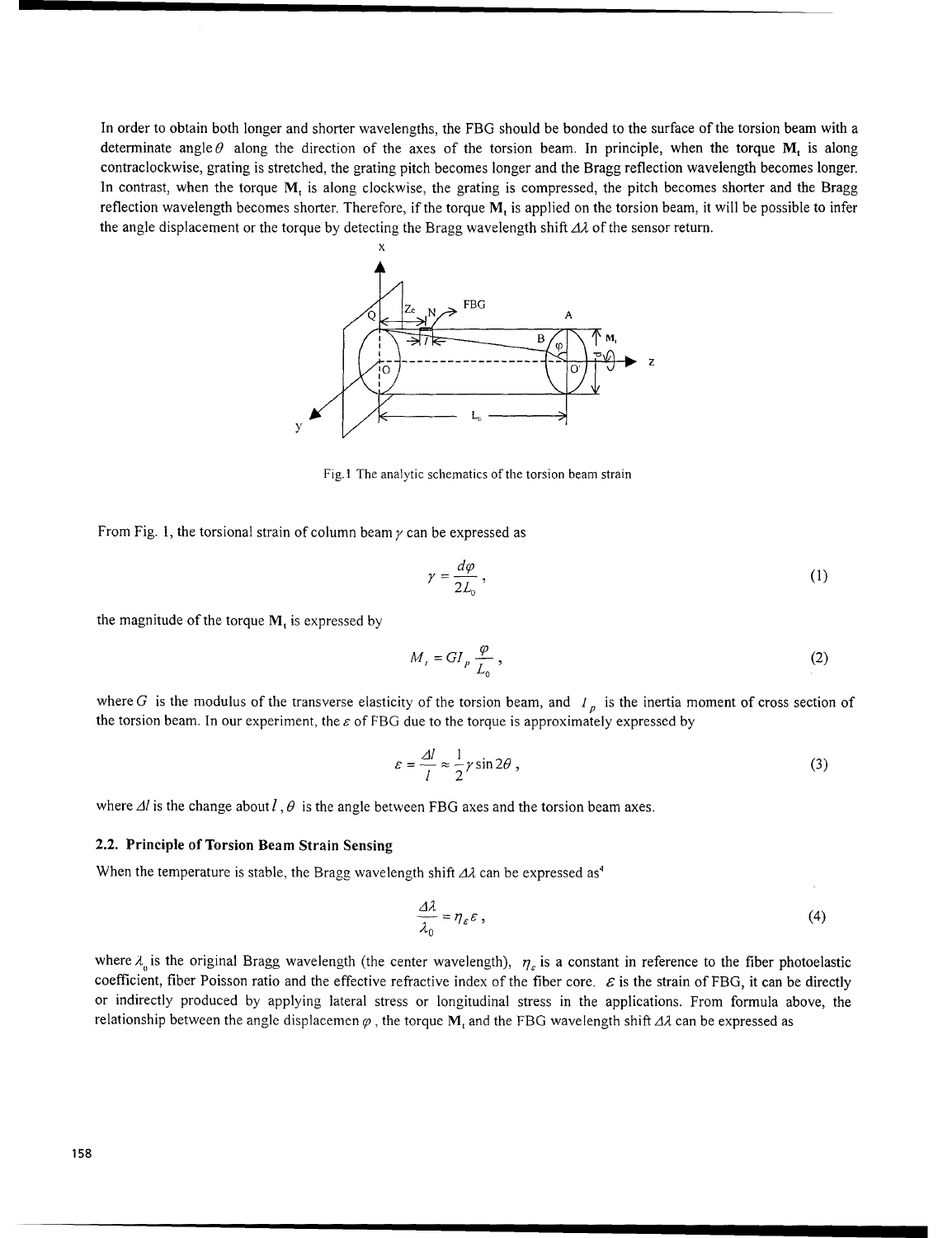$$
\varphi = \frac{4L_0}{\eta_c \lambda_0 d \sin 2\theta} \Delta \lambda = \kappa_\varphi \Delta \lambda \,, \qquad \text{for} \quad d \ll L_0 \tag{5}
$$

$$
M_{t} = \frac{4GI_{p}}{\eta_{c}\lambda_{0}d\sin 2\theta} \Delta\lambda = \kappa_{M}\Delta\lambda, \quad \text{for} \quad d \ll L_{0}
$$
 (6)

where  $\kappa_n$  and  $\kappa_M$  are proportional factors, the photoelastic effect is ignored.

#### **3.** EXPERIMENT

Figure 2 shows the configuration of the FBG sensing experiment based on the torsion beam. The FBG's center wavelength  $\lambda_0 = 1562.48$ nm, and  $l = 1.2$ cm,  $z_c = 3.6$ cm,  $\theta \approx 10^{\circ}$ . The resolution of a commercial optical spectrum analyzer **(OSA)** is 0.2 nm. Light from a Broadband source (BBS) is coupled via a 3dB fiber coupler into the sensor. IMG is index matching oil by which the undesirable reflection is suppressed.



Fig.2 The configuration of the FBG sensing experiment based on the torsion beam.

Figure 3 shows the shifts of the transmission intensity and the FWHM do not change in the range of 7 nm. Thus we can consider that there is no chirping within wavelength ranges above mention.



Fig.3. Bragg reflection wavelength shift as a function of intensity.

Figure 4 shows the Bragg wavelength shift as a function of the torsional angle and the torque. The maximum shifts of Figure 4 shows the Bragg wavelength shift as a function of the torsional angle and the torque. The maximum shifts of<br>approximately, 3.4nm and 3.6nm are obtained toward shorter and longer wavelengths in our experiment, resp approximately -3.4nm and 3.6nm are obtained toward shorter and longer wavelengths in our experiment, respectively. It is<br>clear to see that the Bragg wavelength can be linearly changed with the torsional angle and the torqu ciear to see that the Bragg wavelength can be finearly changed with the torsional angle and the torque. The fitting straight cooking to the cooking straight of fitting straight cooking to the cooking of fitting to the cook lines are respectively:  $\lambda = 0.0867 \varphi + 1562.5$  (nm/degree),  $\lambda = 6.27$  M<sub>t</sub> +1562.5(nm/Nm), and their linear goodness-of-t are 0.9979. These indicate that the linearity is very good. This relationship can be rewritten as  $\varphi$ =11.534  $\Delta\lambda$  (degree/nm), M,=0.1595  $\Delta\lambda$  (Nm/nm). These mean the sensing sensitivity of the torsional angle is est that of the torque is to be 0.1595 Nm/nm at around  $1.55 \,\mu m$  for single mode fiber, respectively.